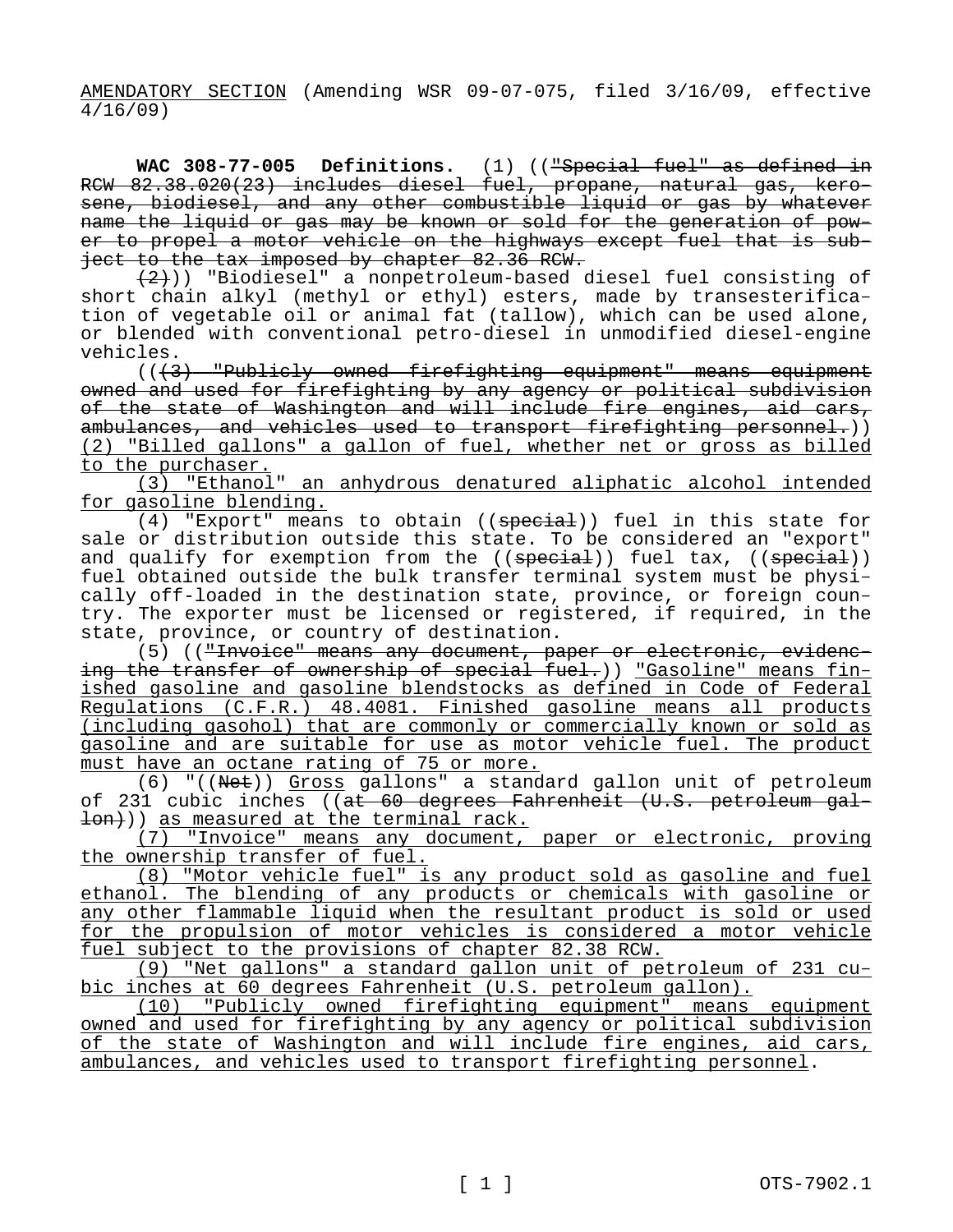AMENDATORY SECTION (Amending WSR 09-07-075, filed 3/16/09, effective 4/16/09)

**WAC 308-77-015 Incidental use or exemptions.** (1) **When is the incidental operation of a nonlicensed vehicle exempt the ((special))**  fuel tax? Fuel is exempt the ((special)) fuel tax if ((the)) used in a vehicle which is not licensed or required to be licensed under chapter 46.16 or 46.87 RCW and is operated between two pieces of private property for a distance not exceeding ((fifteen)) twenty-five miles. The movement of the vehicle must be incidental to the primary use of the vehicle.

(2) **When is off-highway fuel use taxable?** If special fuel is used in a continuous trip, which is partly on and partly off the highway, the tax applies to all the fuel used when the total distance traveled off the highway does not exceed one mile.

A continuous trip involves the use of a highway for the transportation of persons or property from one place to another; or, in a round trip, from the origin to the destination and return to the origin.

(3) **Are cash sales to qualified foreign diplomats and consular missions tax exempt?** No, only credit card purchases are exempt.

AMENDATORY SECTION (Amending WSR 09-07-075, filed 3/16/09, effective 4/16/09)

**WAC 308-77-035 Cancellation, suspension, or revocation of ((special)) fuel licenses. What happens when my license is canceled, suspended, or revoked?** The department will ((notify all special fuel)) post information about these changes in license status for all licensees, except for IFTA( $($ , of the change in license status)).

AMENDATORY SECTION (Amending WSR 09-07-075, filed 3/16/09, effective 4/16/09)

**WAC 308-77-04401 Waiving of bond requirements.** (1) **Can the department waive the requirement to maintain a fuel tax bond?** Yes, if the department determines (( $t$ hat the)) a licensed distributor has sufficient financial assets to cover any Washington state fuel tax liability, including penalties and interest.

(2) **What is considered a financial asset?**

(a) A line of credit with a financial institution or supplier covering the cost of product and fuel tax liability; or

(b) United States dollars, bonds, or other obligations of the United States, the state, or any county of the state, deposited with the state treasurer.

(3) **How can I qualify to have my bonding requirement waived?**

(a) By filing a notarized statement with the department stating that your lines of credit with your financial institutions and your fuel suppliers ((is at a)) are sufficient ((amount to include)) to cover product cost and state fuel taxes. You must list the name of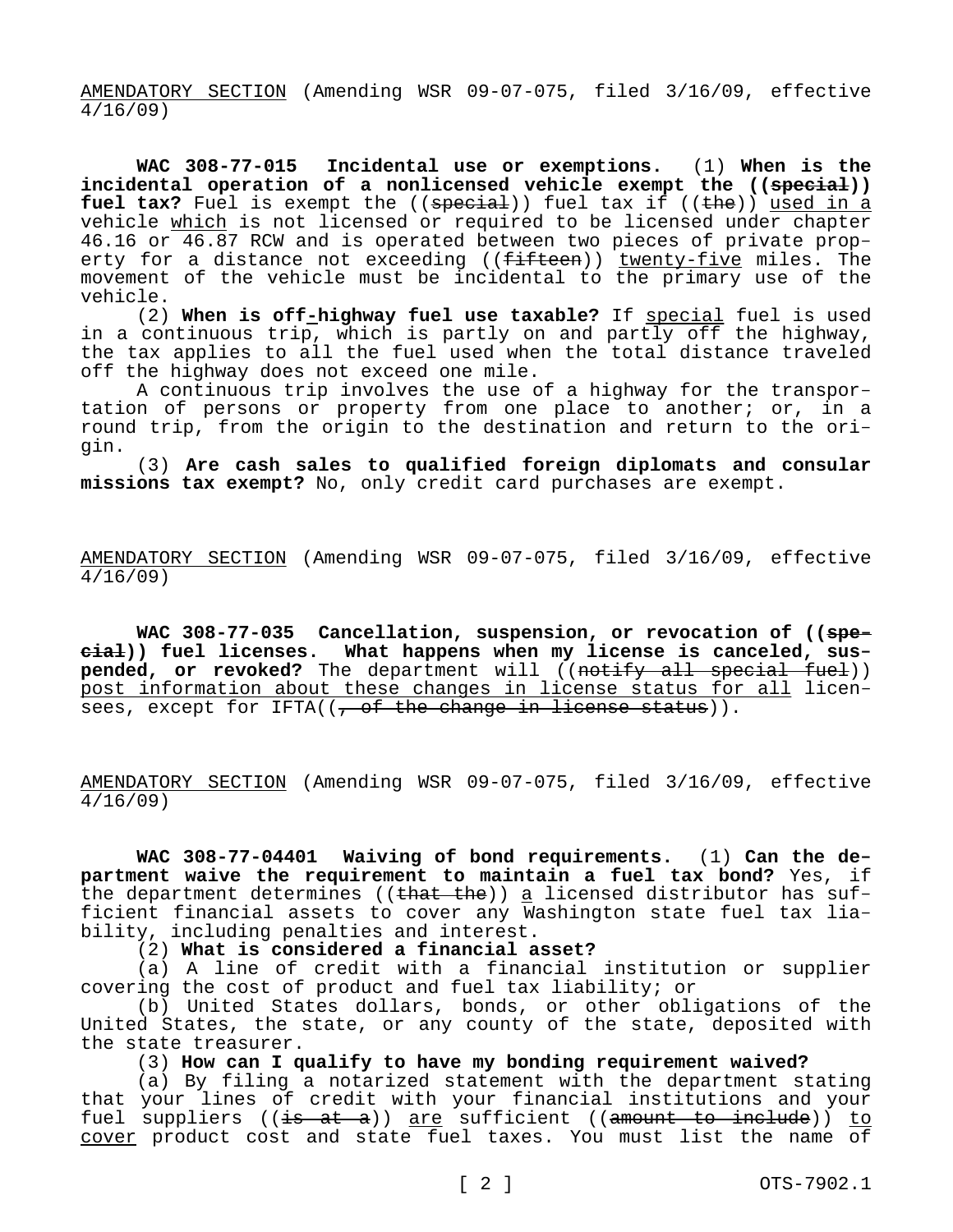$((the))$  each financial institution( $(s)$ ), the account numbers and dollar value of your lines of credit, and the names of your fuel suppliers. You must authorize the department to access this information with your financial institutions and suppliers; or

(b) ((Depositing in a financial institution)) Deposit an amount equal to the estimated monthly fuel tax ((payments and assigning)) liability in a financial institution and assign this deposit to the department as security for performance under chapter 82.38 RCW; and

(c) ((Providing)) Provide the department with ((satisfactory)) documentation indicating that the suppliers will not allow the licensed distributor to incur a liability, including fuel tax, in excess of the lines of credit.

(4) **What if the department denies my request for a waiver of the bond requirement?** You can appeal this decision as provided in chapters 82.38 RCW and 308-77 WAC.

(5) **What if I no longer maintain a line of credit or financial asset?** You must provide a surety bond to the department in the amount required by chapter 82.38 RCW, with a coverage beginning on or before the date the line of credit or financial asset became insufficient.

### NEW SECTION

**WAC 308-77-048 Collateral requirements in lieu of surety bonds.**  (1) **What other forms of collateral will the department accept in lieu of a surety bond?** The department will accept cash or certificates of deposit in U.S. dollars in any of the following forms:

(a) Automatically renewable certificates of deposit insured by the Federal Deposit Insurance Corporation, made in the name of the licensee of applicant for the license, payable to or assigned to the Washington state treasurer;

(b) Certificates of deposit or share account issued by a savings and loan association insured by the federal savings and loan corporation. Evidence of the insured account, in the form of either a certificate of deposit or passbook must be filed with the department along with a properly executed assignment form where the fund on deposit is assigned to the Washington state treasurer;

(c) Certificates of deposit of share account, issued by a credit union doing business in the state of Washington and insured by the Washington credit union share guaranty association. Evidence of the insured account, in the form of either a certificate of deposit or passbook, must be filed with the department along with a properly executed assignment form where the fund on deposit is assigned to the Washington state treasurer; or

(d) Cash deposits with the department, however no interest will accrue or be paid to the licensee.

(2) **Do I earn interest on my certificates of deposit?** Yes, the assignment forms will contain the provision that interest earned will be payable to the depositor.

(3) **How is an assignment canceled?** Assignments may only be canceled with written authorization by the department.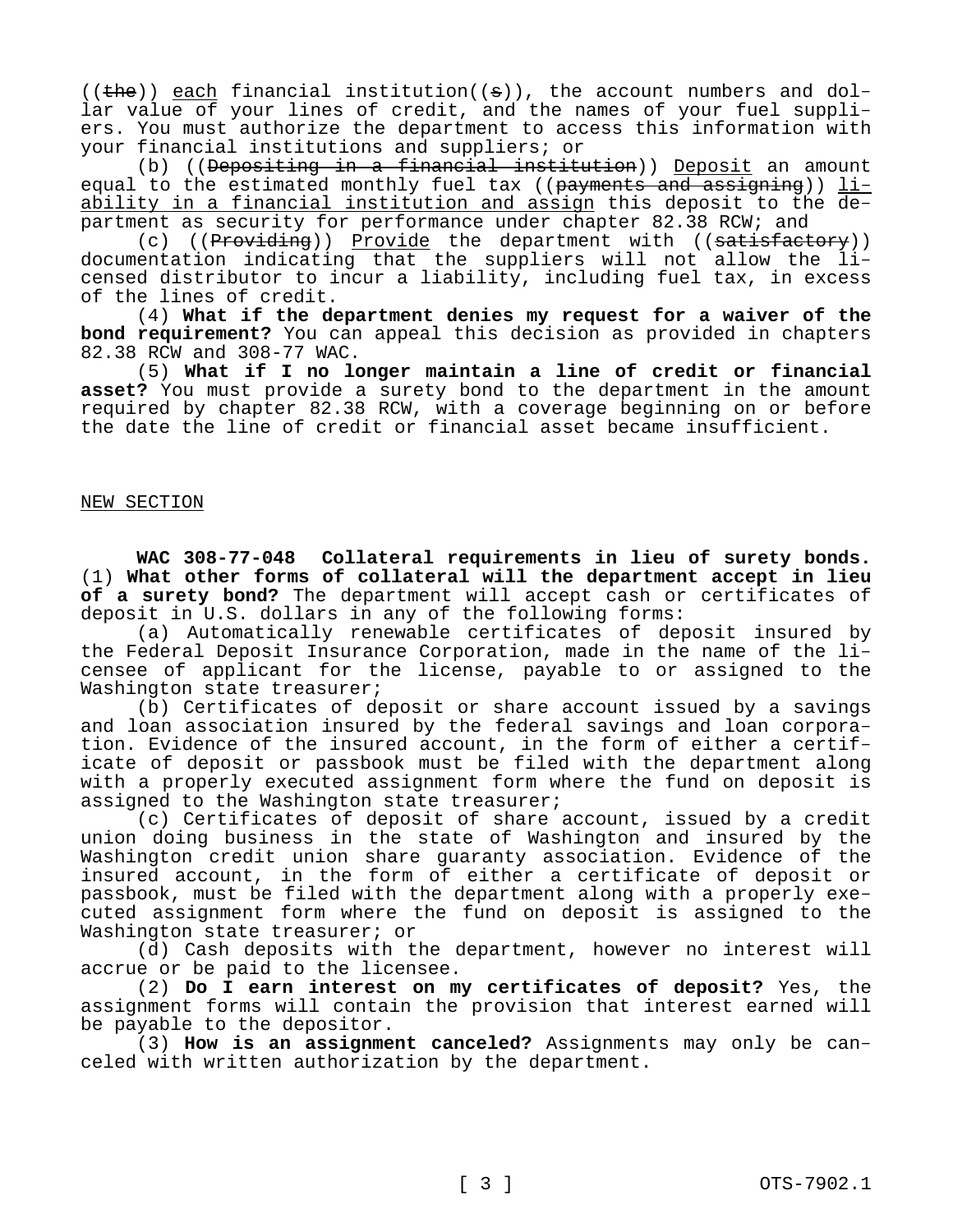AMENDATORY SECTION (Amending WSR 09-07-075, filed 3/16/09, effective 4/16/09)

WAC 308-77-075 Payment due dates for ((special)) fuel ((taxes)) **tax not paid by electronic funds. What if my payment due date falls on a Saturday, Sunday, or state legal holiday?** Payment is due on the next state business day. For example, if the payment due date falls on Saturday, the payment must be postmarked by Monday.

AMENDATORY SECTION (Amending WSR 09-07-075, filed 3/16/09, effective 4/16/09)

**WAC 308-77-099 Invoices issued by licensees.** (1) **When is an invoice issued?** Every licensee must issue an invoice at the time of sale. ((If an electronic invoice is issued, a paper copy of the invoice is required to support a refund claim.))

(2) **What information is required on an invoice?**

(a) The name and address of the seller;

(b) The name( $(\tau)$ ) and address( $(\tau)$  and special fuel tax license number, if applicable, ) of the purchaser;

(c) The date of delivery month, day, and year;

(d) The location of the point of shipment. Alphanumeric codes are allowed if the definition keys are provided to the department;

(e) The physical address of the fuel delivery or exchange, if different than the purchaser address, including the name of the state, Canadian Province, or foreign country. Alphanumeric codes are allowed if the definition keys are provided to the department;

(f) In the case of a delivery into a federally recognized Indian reservation or onto Indian country, the invoice must identify the state, U.S. possession, or Canadian Province ((in which)) where the delivery took place;

(g) Name of carrier transporting fuel;

(h) Name of product sold;

(i) The number of U.S. gallons of product sold in (( $net$  $-$ or gross)) billed gallons;

(j) The price per gallon and total amount charged; and

(k) A statement on the invoice indicating if the fuel has been sold without the Washington state fuel tax.

(3) **What happens if a purchaser's invoice is lost or destroyed?**  The seller can issue a duplicate or copy containing all information on the original invoice, if requested by the purchaser. The copies must be plainly marked "copy" or "duplicate."

(4) **What happens if an incorrect invoice is issued to the purchaser?** The seller must issue a corrected invoice to the purchaser. The invoice must clearly indicate that it is a corrected invoice and reference the original invoice.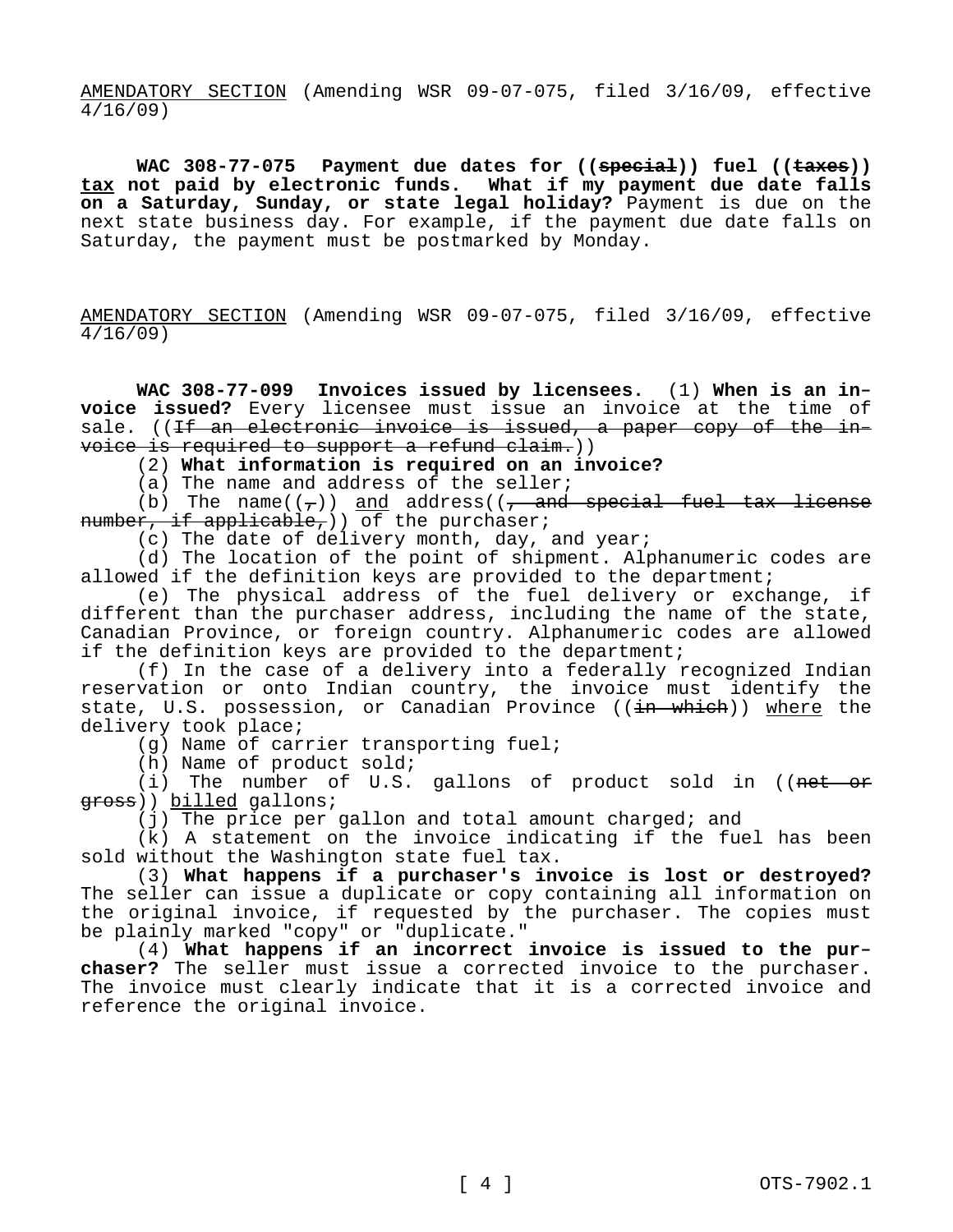AMENDATORY SECTION (Amending WSR 01-22-073, filed 11/1/01, effective 12/2/01)

**WAC 308-77-102 Appeals.** (1) **What are the appeal procedures?** Any person having been issued a notice of assessment for taxes, penalties, ((and/or interest who wishes to contest such notice may petition)) or interest may contest the notice by petitioning the department for an informal hearing in lieu of proceeding directly to a formal hearing.  $((A))$  This written petition ((for a hearing must be in writing and)) must be received by the department within thirty days ((after the re $e^{i\theta}$ )) of the mailing date of the notice of assessment((. A petition shall set forth)) and list the specific reasons ((why reassessment is sought and)) for reassessment. Include the amount of tax, interest, ((and/or penalties which you believe)) or penalties believed to be due.

(2) **What happens after the department receives the petition for an informal hearing?** Upon receipt of a petition for an informal hearing, the department will establish the time and place for the hearing and notify you by mail at least ten days prior to the scheduled date. If you are unable to attend the hearing on the date or time scheduled, you may request that the department  $((\pm e))$  reschedule the hearing.

(3) **What happens if I fail to appear for my informal hearing without prior notification?** Failure to appear may result in the loss of your informal administrative appeal rights.

(4) **What happens following my informal hearing?** The department will make a determination in accordance with the Revised Code of Washington, administrative rules, and policies established by the department.

(5) **What if I do not agree with the department's informal hearing determination?** You may, within thirty days after the date of the mailing of the determination, appeal in writing and request a formal hearing by an administrative law judge. The appeal ((<del>shall</del>)) must indicate the portions of the determination you feel are in error and ((<del>set</del>  $f$ orth)) list the reasons for believing the decision should be amended. The department will establish a time and place for a formal hearing and give you at least ten days' notice.

(6) **When does my reassessment become final?** The decision of the department upon a petition for reassessment shall become final, due and payable thirty days after service upon you unless you appeal further.

AMENDATORY SECTION (Amending WSR 09-07-075, filed 3/16/09, effective 4/16/09)

**WAC 308-77-103 Mitigation of penalties and interest.** (1) **What fee, penalty or interest may be mitigated or reduced?** The department may mitigate fees, penalties, ((dyed special fuel penalties,)) or interest from:

- Late or missing fuel tax returns;
- Unpaid or underpaid taxes;
- Incomplete records to support reported fuel usage;
- License reinstatement fees;
- Assessments; or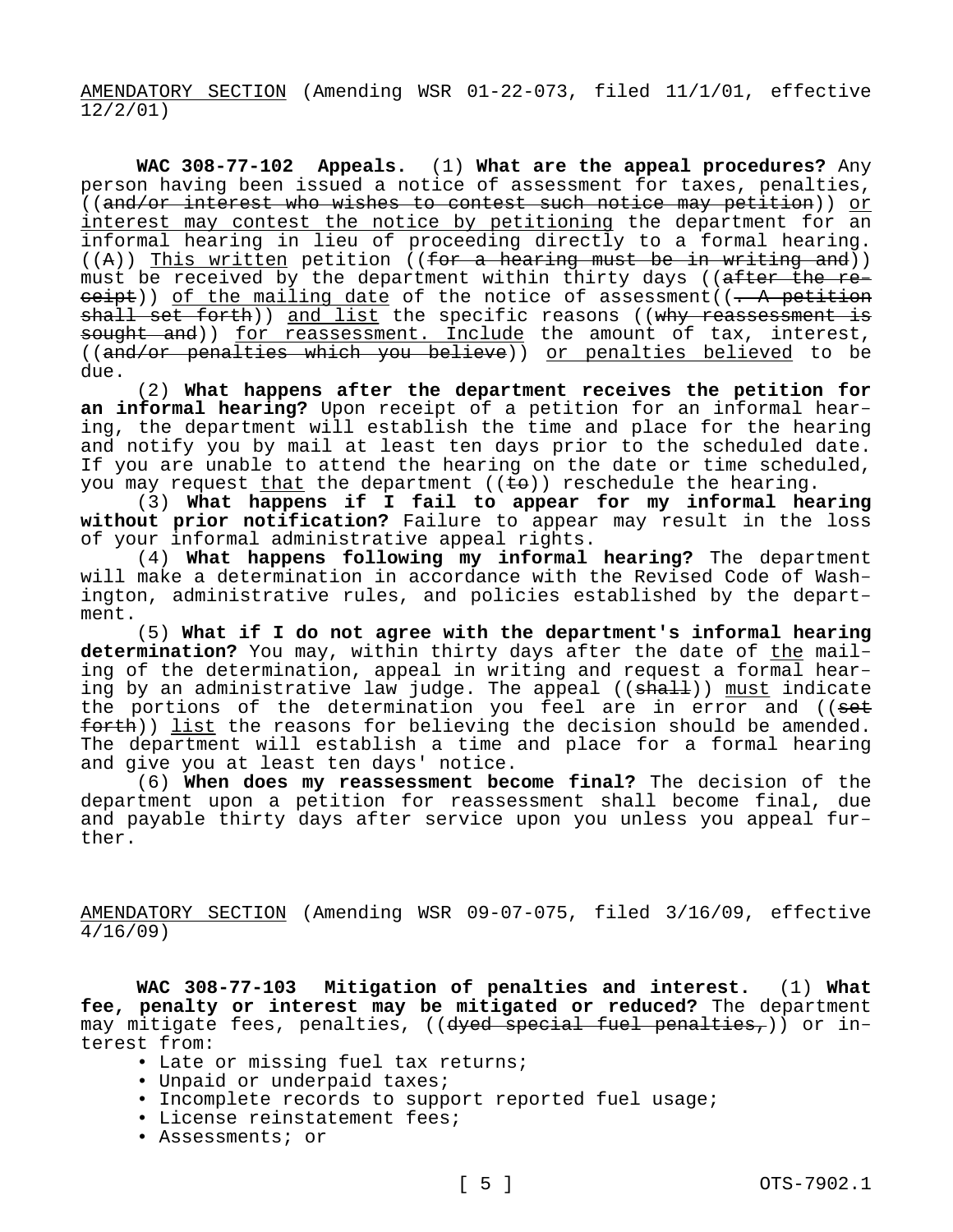• Unlawful use of dyed special fuel.

(2) **How will the department make the decision?** The department may review records, account history, or other information.

AMENDATORY SECTION (Amending WSR 09-07-075, filed 3/16/09, effective 4/16/09)

**WAC 308-77-104 Filing of refund claims for nonlicensees.** (1) **How do I apply for a refund?** Contact the department for a refund permit application and instructions or sign up electronically.

(2) **What time period can I file for a refund claim?** You must file within thirteen months of the fuel purchase date. The department will use the postmark date to determine ((the thirteen-month time frame)) eligibility. We will not accept multiple refund claims for the same month. For example, if you ((have)) made a claim for purchases in June you ((cannot)) could not claim additional purchases for June on another claim form.

(3) **What do I need to send with my refund claim?** You must ((send <del>in</del>)) <u>include</u> your fuel purchase invoices, schedules, and other documents listed on the refund claim form. ((<del>If electronic invoices were</del> issued, you must provide paper copies.))

(4) **How do I account for my inventory?** Any fuel on hand by physical measurement at the end of the claim period, should be reported as ending inventory. This figure ((should)) must be reported as the beginning inventory on your next claim form.

(5) ((**What does a licensed distributor send with their refund claim?** Summary schedules must be provided and the department may request invoices.

 $(6)$  **The following**)) Who can sign a refund claim form( $(•)$ )?

(a) Individuals - Permit holder;

(b) Partnership -  $\underline{Any}$  one of the partners;

(c) Business firm or corporation - Owner, corporate officer or other authorized agent.

(((7) **Can invoices have a different name than what is on the claim form?**)) (6) **Can I claim a refund using another person's fuel invoices?** No.

(((8))) (7) **Can I request that my refund be assigned to another**  person? Yes((, if we receive a letter stating whom)). You must submit a written request naming the person you would like ((the claim assigned)) to receive the refund.

(((9))) (8) **How long will it take ((until I receive)) to process my refund?** Within thirty business days after we receive a properly ((completed)) submitted claim.

(((10))) (9) **How long do I maintain my refund records?** Keep them for five years after submitting your claim.

# NEW SECTION

**WAC 308-77-108 Special rules and requirements for fuel tax refunds. Can I claim a refund for motor vehicle fuel used in my unlicensed off-road vehicles, alterrain vehicles, and snowmobiles?** Yes,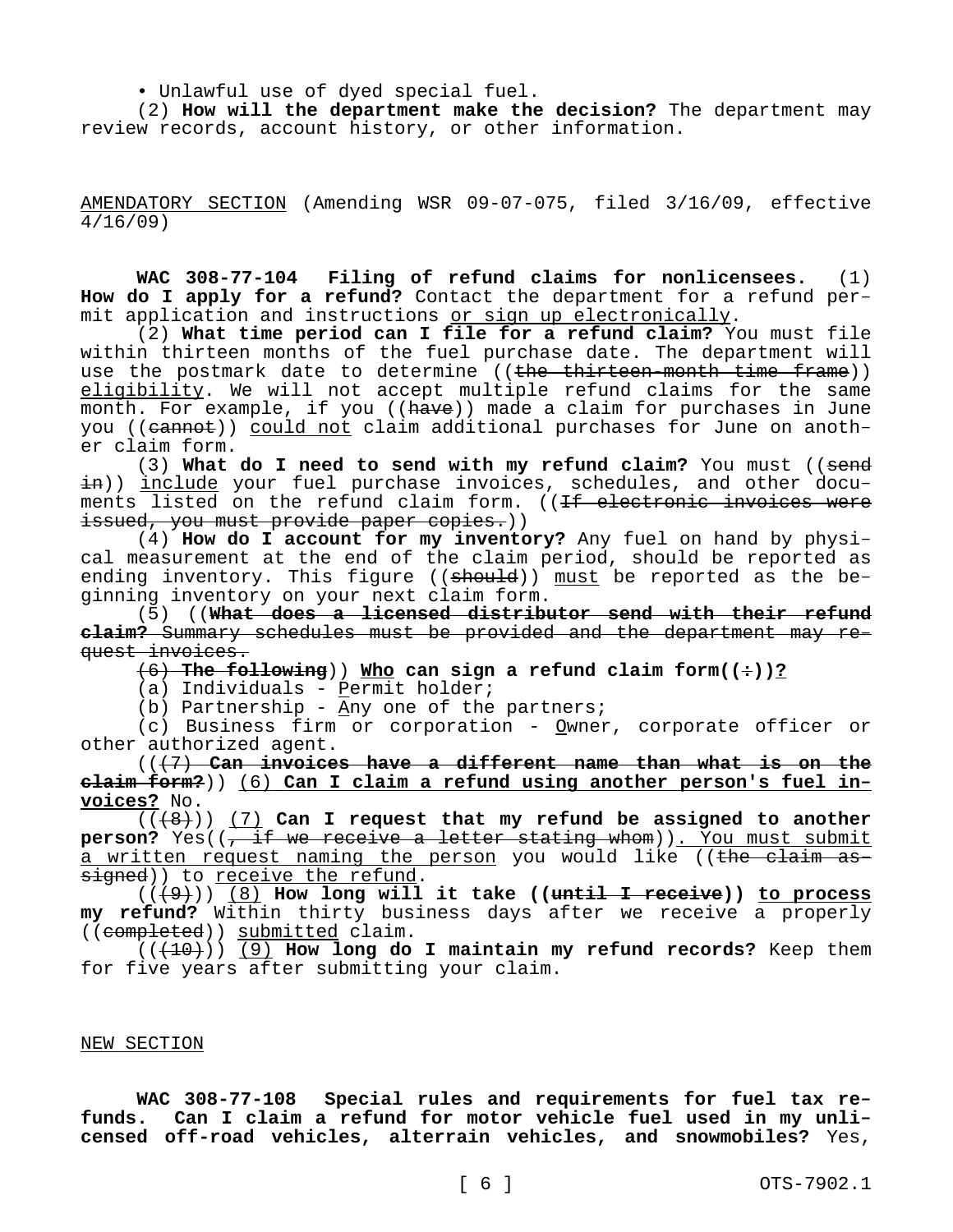only if the motor vehicle fuel is used for nonrecreational purposes such as farming, logging, and construction. An off-road vehicle (ORV) permit is considered a license. Off-road vehicles, alterrain vehicles, and snowmobiles are defined in RCW 46.09.310 and 46.10.300.

AMENDATORY SECTION (Amending WSR 09-07-075, filed 3/16/09, effective 4/16/09)

**WAC 308-77-109 Invoice requirements for refund to nonlicensees and IFTA licensees.** (1) **What is a valid invoice?** A ((separate invoice must be issued for each fuel purchase. A single invoice may list multiple deliveries of fuel purchases made during a calendar month.

(2) **The following information must be included on the invoice**)) valid invoice must include:

(a) Name and address of the seller;

(b) The type of fuel and number of gallons purchased;

(c) Complete date of sale including month, day, and year;

- (d) Price per gallon; and
- (e) Total amount of sale.

(2) **A separate invoice must be issued for each fuel purchase.** A single invoice may list multiple deliveries of fuel purchases made during a calendar month.

(3) **The department will not accept invoices with altered, corrected, or erased information.**

(4) ((**What happens if the seller issues an electronic invoice?** A paper copy must be submitted with your refund claim.

(5))) **What happens if I get an incorrect invoice?** The seller must issue a new invoice marked "correction" and reference the original.

(((6))) (5) **What happens if I lose or destroy my invoice?** The seller may issue a copy. The copies must be plainly marked "copy" or "duplicate."

AMENDATORY SECTION (Amending WSR 09-07-075, filed 3/16/09, effective 4/16/09)

**WAC 308-77-112 Power take-off (PTO) use.** (1) **What is PTO use?**  It is fuel used in a motor vehicle engine to operate auxiliary equipment. The ((fuel must be supplied from)) equipment must be fueled by the propulsion tank of the motor vehicle.

(2) **What is not considered auxiliary equipment?** Equipment such as air conditioning, power steering, generator, etc., that  $((\frac{1}{18}))$  are considered  $((an))$  integral  $((part of))$  to the operation of the vehicle.

(3) **What formula does the department use in determining PTO usage?** The tax exemption is calculated as a percentage of the total Washington taxable fuel:

| Cement mixer          | 25% |
|-----------------------|-----|
| Fire trucks (private) | 25% |
| Mobile cranes         | 25% |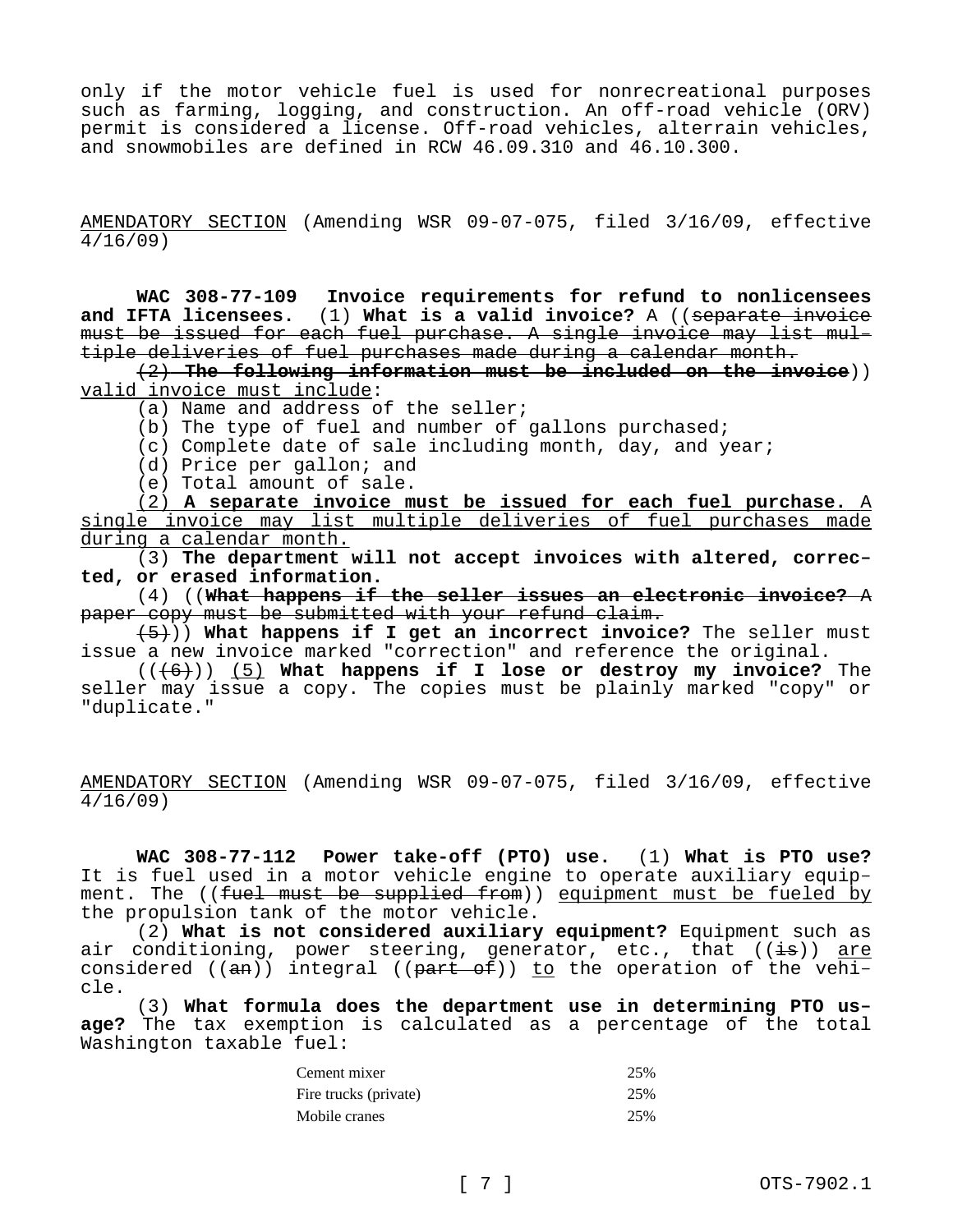| Garbage trucks (with load compactor)          | 25%  |
|-----------------------------------------------|------|
| Sewer cleaning truck/jet vactor               | 25%  |
| Super suckers                                 | 25%  |
| Line truck with digger/derrick or aerial lift | 20%  |
| Log truck with self loader                    | 20%  |
| Refrigeration trucks                          | 20%  |
| Sweeper trucks (must be motor vehicle)        | 20%  |
| Boom truck/block boom                         | 15%  |
| Bulk feed truck                               | 15%  |
| Dump trailers                                 | 15%  |
| Dump trucks                                   | 15%  |
| Hot asphalt distribution truck                | 15%  |
| Leaf truck                                    | 15%  |
| Lime spreader                                 | 15%  |
| Pneumatic tank truck                          | 15%  |
| Salt spreader on dump truck                   | 15%  |
| Seeder truck                                  | 15%  |
| Semiwrecker                                   | 15%  |
| Service truck with jack hammer/drill          | 15%  |
| Snow plow                                     | 15%  |
| Spray truck                                   | 15%  |
| Tank transport                                | 15%  |
| Tank trucks                                   | 15%  |
| Truck with PTO hydraulic winch                | 15%  |
| Wrecker                                       | 15%  |
| Car carrier with hydraulic winch              | 10%  |
| Carpet cleaning van                           | 10%  |
| Others                                        | 7.5% |

(4) **What if my fuel consumption is greater than the percentages indicated above?** If you can provide satisfactory documentation and records to show that the fuel consumed by the PTO is greater than the percentages indicated, the department may grant the higher percentage on a case-by-case basis.

(5) **What documents must accompany the refund claims?** All claims must be accompanied by valid purchase invoices to cover the total gallons of ((special)) fuel purchased, except that invoices for ((speeial)) fuel used in fuel oil delivery trucks or when measured by a metering device need only be equal to or greater than the gallons claimed as refundable. A support schedule for Washington PTO and power pumping credits must accompany each claim for refund.

(6) **What records do I need to keep?** All individual vehicle mileage and fuel records that reflect total mileage, total fuel, Washington taxable mileage, and Washington taxable fuel by vehicle.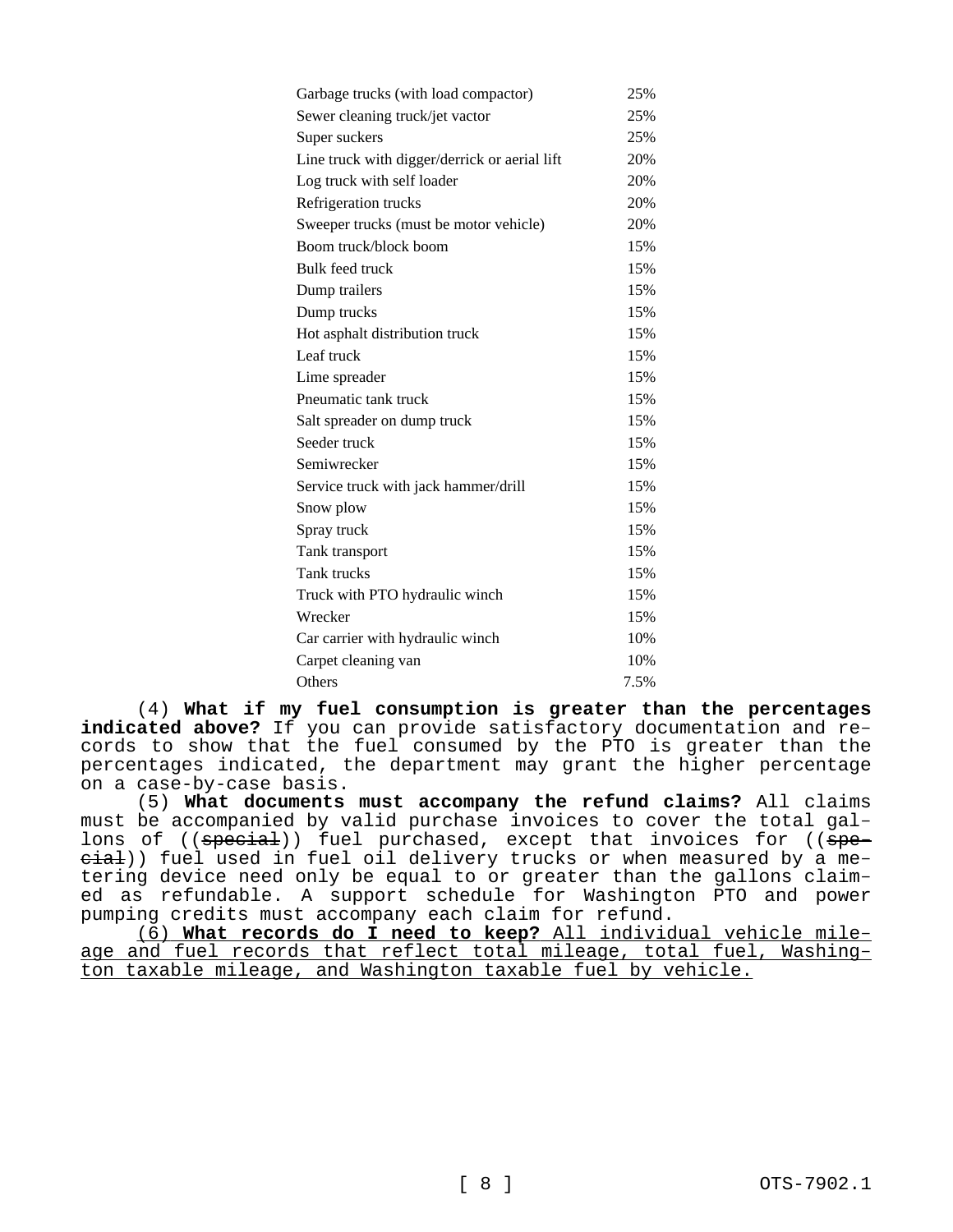AMENDATORY SECTION (Amending WSR 09-07-075, filed 3/16/09, effective 4/16/09)

**WAC 308-77-114 Unauthorized use of dyed diesel.** (1) ((**Is there any dye concentration in diesel fuel that the department cannot assess penalties for unlawful use?** No.)) **What is the minimum dye concentration allowed for on-road use?** None. The department may assess on any dye concentration found in licensed vehicles, vehicles required to be licensed, or in bulk storage tanks used to fuel licensed or required to be licensed vehicles.

(2) **Who can be assessed a penalty for unlawful use of dyed diesel or dyed biodiesel?**

(a) The operator of the vehicle;

(b) The registered owners of the vehicle;

(c) Any person responsible for the operation, maintenance, or fueling of the vehicle.

(3) **If dyed diesel or dyed biodiesel is discovered in the fuel supply tanks of a vehicle, when must the fuel be removed?** The dyed ((diesel)) fuel must be removed from the vehicles within twenty-four hours from the time of discovery. Detection of dyed ((diesel)) fuel in the same vehicles after the twenty-four-hour period will be ((considered)) treated as a separate violation.

(4) **Will I be assessed ((dyed diesel)) penalties ((on the)) for dyed fuel in bulk storage tanks?** Yes, if any dyed ((diesel)) fuel from the bulk storage tanks has been used for unlawful purposes.

(5) **How is the dyed ((diesel)) fuel in a bulk storage tank assessed?** The assessment is based on the capacity or estimated quantity of dyed ((diesel)) fuel in the bulk storage tanks without regard to how this fuel will be used.

(6) **What if I refuse the department or authorized representative access to inspect the vehicles or bulk storage tanks?** The penalty in RCW ( $(82.38.170(13))$   $82.38.072(2)$  will be calculated on the capacity of the bulk storage tanks and the number of vehicles subject to the refusal.

AMENDATORY SECTION (Amending WSR 09-07-075, filed 3/16/09, effective 4/16/09)

**WAC 308-77-116 Records.** (1) **What ((special)) fuel records must be kept?** Every person licensed or required to be licensed must maintain a complete monthly stock summary of the gallons of ((special)) fuel reflecting inventories, receipts, sales, use, other distribution, and loss or gain. The stock summary must be supported by:

(a) Physical inventories of bulk storage plants taken at the close of each calendar month.

(b) Meter readings taken at the close of each calendar month for pumps through which fuel is dispensed.

(c) A record of fuel receipts, invoices, bills of lading, transfer documents, yield reports, and other documents relative to the acquisition of fuel.

(d) A record of fuel disbursements, invoices, bills of lading and other documents relative to the disbursement of fuel.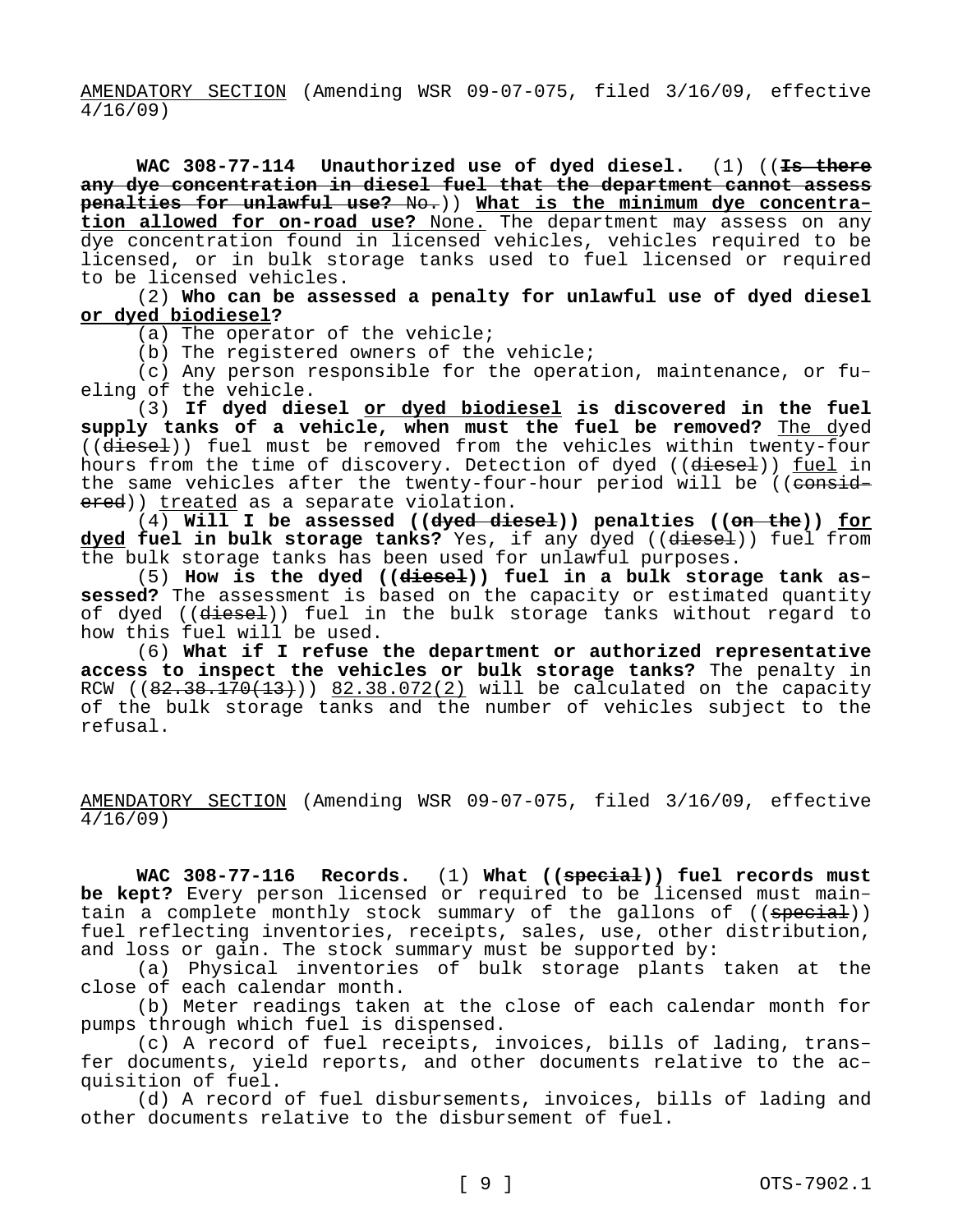(2) **If I am a licensed dyed fuel user or someone who is required to be licensed, do I keep the same records?** Yes.

#### NEW SECTION

**WAC 308-77-121 Tax computation in the absence of records.** In the absence of records showing the number of miles operated per gallon of fuel consumed, fuel consumption will be calculated by the department. The department may adopt a mileage per gallon basis for determining the taxable use of fuel used in motor vehicles which travel on and off the highways within the state of Washington.

AMENDATORY SECTION (Amending WSR 09-07-075, filed 3/16/09, effective 4/16/09)

**WAC 308-77-240 Refund records. What records do I need to keep to claim a refund of fuel taxes?**

• All ((special)) fuel receipts;

• The gallons of fuel used in each piece of equipment, both refundable and nonrefundable;

• Fuel inventory in bulk storage;

• Detailed fuel records for all withdrawals from bulk storage;

• Fuel purchased in small containers (ten gallons or less) for nonhighway use must show the type of equipment being used, i.e., boats, tractors, power saws, etc.

Each claimant using special fuel must also keep on-highway and off-highway mileage records for each licensed vehicle.

AMENDATORY SECTION (Amending WSR 09-07-075, filed 3/16/09, effective 4/16/09)

# **WAC 308-77-265 Tax exempt losses.** (1) **((What is acceptable proof of loss)) How can I document lost fuel for a credit or refund of fuel tax paid?**

(a) A notarized affidavit by a person having actual knowledge of the circumstances of the loss explaining the origin and destination of the shipment, the circumstances surrounding the quantity of fuel lost, fuel salvaged, disposition of the salvaged fuel, and procedures used in the determination of the quantity of fuel lost; or

(b) A signed statement by a federal, state, local or provincial official who has authority to investigate fuel loss; and

(c) A bill of lading or other shipping documents; and

(d) A statement by the licensee establishing ownership of the fuel at time of loss.

(2) **Are deductions for losses from bulk storage allowed?** Yes, ((special)) fuel that has been proven lost or destroyed, prior to distribution from a licensee's bulk storage facility outside of the bulk transfer terminal system may be considered a tax exempt loss.